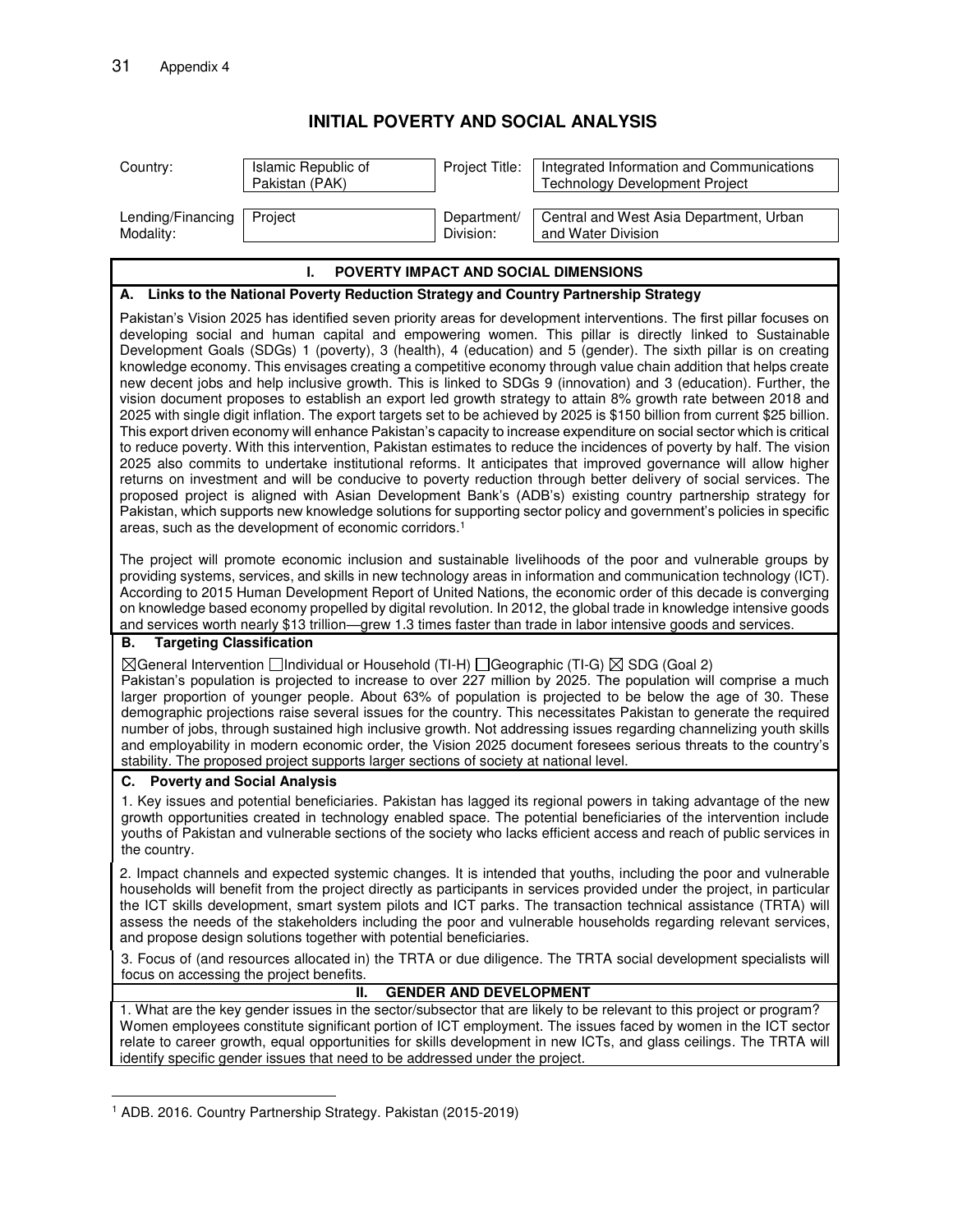| 2. Does the proposed project or program have the potential to make a contribution to the promotion of gender equity<br>and/or empowerment of women by providing women's access to and use of opportunities, services, resources,<br>assets, and participation in decision making?<br>□ No Please explain.<br>$\boxtimes$ Yes                                                                                                                                                                                                                                                                                |  |  |  |
|-------------------------------------------------------------------------------------------------------------------------------------------------------------------------------------------------------------------------------------------------------------------------------------------------------------------------------------------------------------------------------------------------------------------------------------------------------------------------------------------------------------------------------------------------------------------------------------------------------------|--|--|--|
| The TRTA will undertake design of institutional mechanisms to undertake women leadership initiatives in ICT sector<br>of Pakistan.                                                                                                                                                                                                                                                                                                                                                                                                                                                                          |  |  |  |
| 3. Could the proposed project have an adverse impact on women or widen gender inequality?<br>$\boxtimes$ No Please explain<br>□ Yes<br>No adverse gender impacts are expected under the project.                                                                                                                                                                                                                                                                                                                                                                                                            |  |  |  |
| 4. Indicate the intended gender mainstreaming category:<br>$\Box$ GEN (gender equity theme) $\boxtimes$ EGM (effective gender mainstreaming)<br>SGE (some gender elements)<br>$\Box$ NGE (no gender elements)                                                                                                                                                                                                                                                                                                                                                                                               |  |  |  |
| <b>PARTICIPATION AND EMPOWERMENT</b><br>Ш.                                                                                                                                                                                                                                                                                                                                                                                                                                                                                                                                                                  |  |  |  |
| 1. Who are the main stakeholders of the project, including beneficiaries and negatively affected people? Identify<br>how they will participate in the project design.                                                                                                                                                                                                                                                                                                                                                                                                                                       |  |  |  |
| The major stakeholders for IT parks are ICT industry in Pakistan, the trade and commerce, finance and higher<br>education representatives. The smart solutions focus on improving citizen services in public service delivery. The<br>participants include various sections of the civil society where these measures will be piloted. The stakeholders for<br>skills development component include participating higher education institutions and industry associations. The<br>TRTA will identify relevant stakeholders and prepare a consultation and participation plan to engage key<br>stakeholders. |  |  |  |
| 2. How can the project contribute (in a systemic way) to engaging and empowering stakeholders and beneficiaries,<br>particularly the poor, vulnerable and excluded groups? What issues in the project design require participation of the<br>poor and excluded?                                                                                                                                                                                                                                                                                                                                             |  |  |  |
| The project will include design features to ensure that citizen, particularly the poor households receives tangible<br>benefits in programs associated with piloting of smart solutions and IT parks. Care will be exercised in ensuring<br>youths from underprivileged sections are included in skills development projects.                                                                                                                                                                                                                                                                               |  |  |  |
| 3. What are the key, active, and relevant civil society organizations in the project area? What is the level of civil<br>society organization participation in the project design?<br>$\boxtimes$ Information generation and sharing (H) $\boxtimes$ Consultation (H) $\boxtimes$ Collaboration (M) $\boxtimes$ Partnership                                                                                                                                                                                                                                                                                 |  |  |  |
| 4. Are there issues during project design for which participation of the poor and excluded is important? What are<br>they and how shall they be addressed?<br><b>No</b>                                                                                                                                                                                                                                                                                                                                                                                                                                     |  |  |  |
| <b>SOCIAL SAFEGUARDS</b><br>IV.                                                                                                                                                                                                                                                                                                                                                                                                                                                                                                                                                                             |  |  |  |
| A. Involuntary Resettlement Category $\Box$ A $\Box$ B<br>$\boxtimes$ C<br>- I FI                                                                                                                                                                                                                                                                                                                                                                                                                                                                                                                           |  |  |  |
| 1. Does the project have the potential to involve involuntary land acquisition resulting in physical and economic<br>displacement? $\Box$ Yes<br>$\boxtimes$ No<br>Project activities will occur on lands owned by Government (or implementing agencies).                                                                                                                                                                                                                                                                                                                                                   |  |  |  |
| 2. What action plan is required to address involuntary resettlement as part of the TRTA or due diligence process?<br>$\Box$ Resettlement framework<br>$\boxtimes$ Resettlement plan<br>$\Box$ Social impact matrix<br>□ Environmental and social management system arrangement<br>Land Use Rights Transfer Due Diligence<br>Report                                                                                                                                                                                                                                                                          |  |  |  |
| <b>B. Indigenous Peoples Category</b> □ A <b>⊠ B</b> □ C □ FI                                                                                                                                                                                                                                                                                                                                                                                                                                                                                                                                               |  |  |  |
| 1. Does the proposed project have the potential to directly or indirectly affect the dignity, human rights, livelihood<br>$\boxtimes$ No<br>$\Box$ Not Known<br>systems, or culture of indigenous peoples?<br>l I Yes                                                                                                                                                                                                                                                                                                                                                                                       |  |  |  |
| 2. Does it affect the territories or natural and cultural resources indigenous peoples own, use, occupy, or claim, as<br>their ancestral domain? $\Box$ Yes<br>No.<br>$\bowtie$                                                                                                                                                                                                                                                                                                                                                                                                                             |  |  |  |
| 3. Will the project require broad community support of affected indigenous communities? $\Box$ Yes $\boxtimes$ No<br>No activities under the project demand broad community support under the SPS.                                                                                                                                                                                                                                                                                                                                                                                                          |  |  |  |
| 4. What action plan is required to address risks to indigenous peoples as part of the TRTA or due diligence process?<br>$\boxtimes$ Indigenous peoples plan (if needed) $\Box$ Indigenous peoples planning framework $\Box$ Social Impact matrix<br>$\Box$ Environmental and social management system arrangement<br>$\Box$ None                                                                                                                                                                                                                                                                            |  |  |  |
|                                                                                                                                                                                                                                                                                                                                                                                                                                                                                                                                                                                                             |  |  |  |